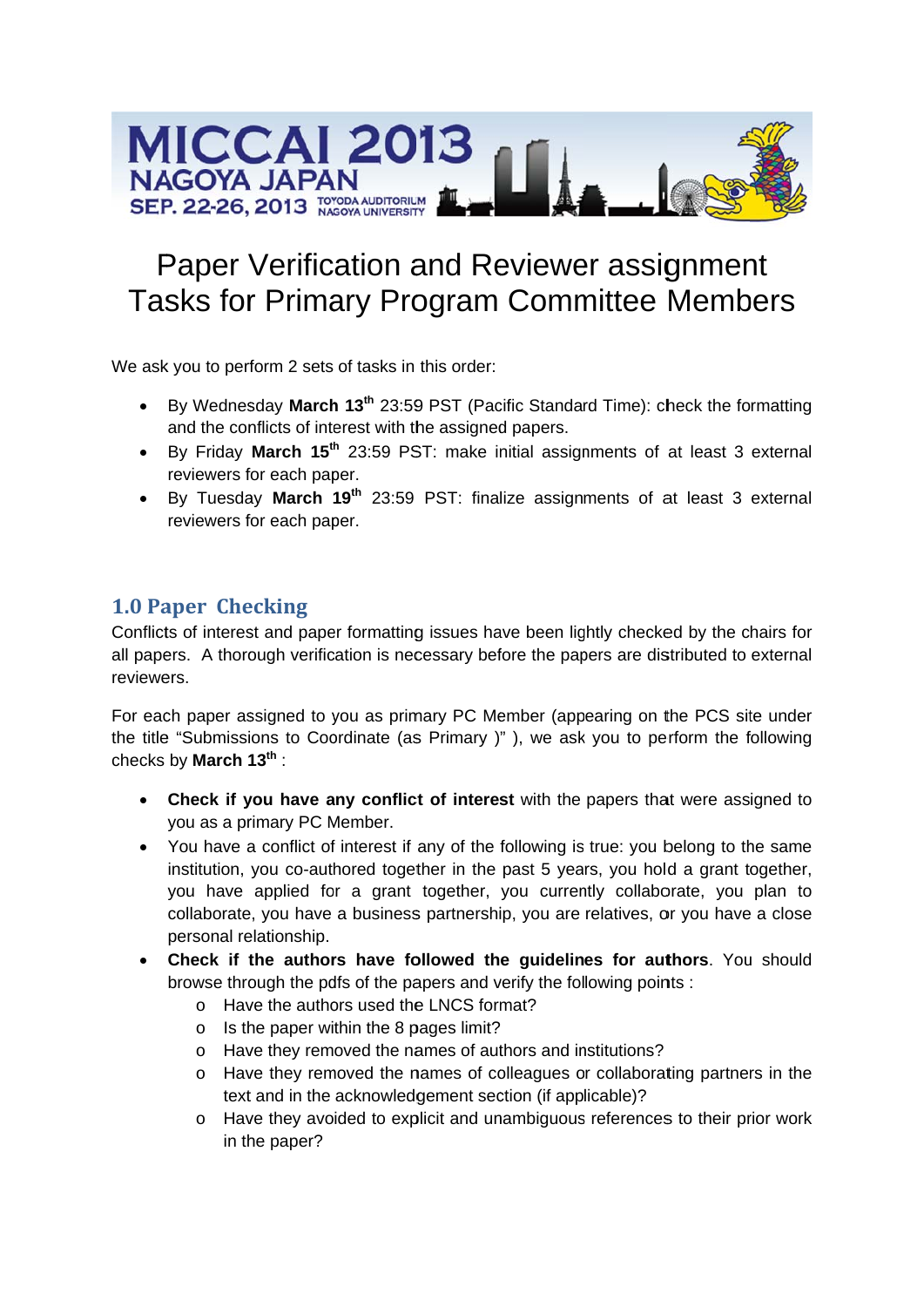- Check if there is a **conflict of interest for the secondary PC Members** to make recommendations of this paper. Only primary PC can do this since secondary PC members do not know the identity of the authors. You can view the secondary PC members associated with each paper by clicking on "Manage Reviewers" next to each paper.
- Check if the **content of supplementary material**.
	- o Is the content of the material valid?
	- o Does it reveal the names of the authors?
	- o Is it trying to circumvent the page limit in a non-acceptable way?

If you find a conflict of interest or a formatting issue, send an email immediately to miccai2013-chairs@mori.m.is.nagoya-u.ac.jp . In case of conflict of interest, Program Chairs will re-assign the paper to another PC Member. Any serious violation of the guidelines for authors will result in rejection of the paper.

## **2.0 Assigning Reviewers**

After having checked the content of the paper, you can start working on the assignment of reviewers.

#### **2.1 Two rounds of assignments**

Your main task as a primary PC member is to assign each paper at least 3 external reviewers. The assignment is performed in two rounds:

- A first round when you propose an initial reviewer assignment of papers but no information is sent to the reviewers. After **March 15th** 23:59 PST, the reviewers will be asked to log on the system and select the papers they want to review.
- In a second round, after **March 15<sup>th</sup>** 23:59 PST, you can modify the reviewer assignment for each paper depending on the acceptance / refusal of reviewers to your initial assignments. All reviewer assignments have to be completed before **March 19th** 23:59 PST.

It is highly recommended **to invite more than 3 reviewers in the first round** to make sure you get 3 reviewers who agree after March 15<sup>th</sup>.

This process allows the Chairs to tackle the anonymity and format issues before the papers are sent for review. It also avoids having a rush to the "experienced reviewers" in the first few hours following the opening of the review assignment phase.

#### **2.2 Selecting Reviewers**

After having overviewed each paper, you have 3 options for selecting external reviewers:

- 1. Selecting the ones that come to your mind knowing the topic of the paper. For instance, the list of references at the end of the paper may provide relevant names as reviewers.
- 2. Selecting them from the list of reviewers that are already registered on the reviewing site. There are currently 842 registered external reviewers who have been proposed by 2013 MICCAI PC members or verified by 2012 MICCAI PC members. The system proposes a nice interface to select registered reviewers based on keywords (see below). Each external reviewer has volunteered for a number of reviews (in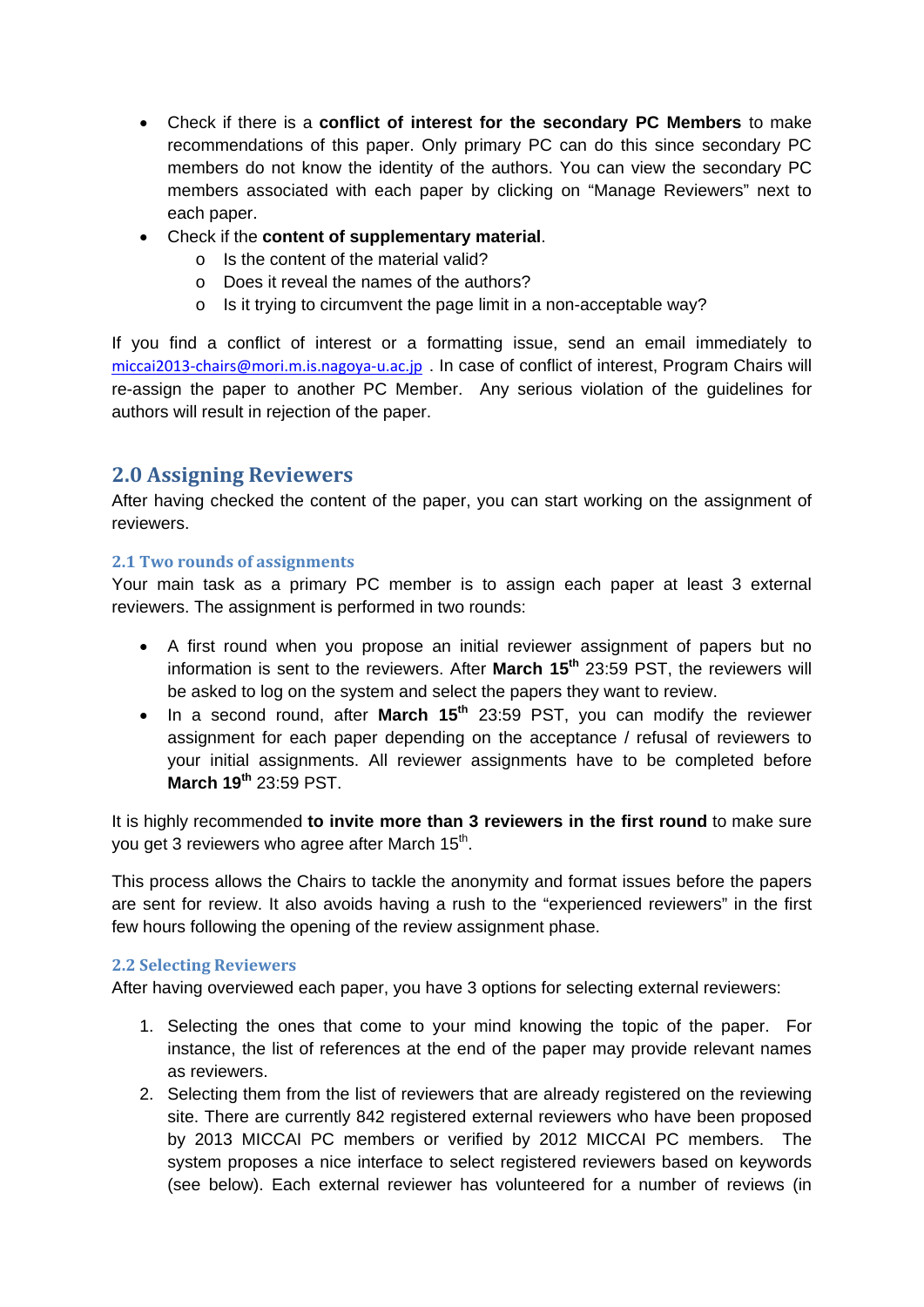average 4 reviews), but you may still offer them to review more papers than they volunteered for.

3. Selecting them from the list of reviewers proposed by the authors. You have to consider this list with great care, as it has not been checked. In particular verify the potential conflicts of interests with the authors and the relevance of the topics. This information should be seen as a **backup solution to select reviewers**.

In all cases, you must avoid conflicts of interest between authors and reviewers (see definition above). Finally, do not assign PC members as reviewers as they are not performing any external reviews.

#### **2.3 Assigning Reviewers in the review system**

#### *Adding / removing a registered reviewer*

After log in, you should go to "*reviews in progress*" then "*Review for MICCAI 2013 (as PC Member)*" to see the list of submissions that have been assigned to you as Primary PC member. Clicking on the link "Manage reviewers" next to each paper will provide the main page for assigning reviewers.

To add or remove a reviewer to a paper, simply type his/her name on the text box "Name" and click on "Assign" (to add) or "Unassign" (to remove).

If the reviewer has already registered, then his name will be added to the list of reviewers.

#### *Adding a non registered reviewer*

If the reviewer was not registered, then you can register him/her on your own. To this end, the page indicating that the proposed reviewer name is not in the reviewer database, has a link "register a new person". Click on the link and provide the given name (first name), last name and email of the reviewer you want to assign. The reviewer will receive an invitation to review and upon acceptance will be added to your list.

#### *Selecting a registered reviewer from a list of keywords*

To select a reviewer from a list of keywords click on "Show All Reviewers". You can rank the reviewers according to the keywords chosen by the authors. You may only select the primary keyword to get a larger choice or you may also select secondary keywords to narrow it down. For each registered reviewer, you may look at the number of free slots to review, the match score of keywords and the homepage of each reviewer. The assignment is then performed by clicking on the button "assign" next to each reviewer's name.

It is strongly advised to check the expertise of the reviewer with respect to the paper's topics as the keywords may not be relevant.

### **3.0 MICCAI Review Process**

We provide below a reminder of the MICCAI review process.

The review is performed by two committees:

 **External Reviewers** provide an evaluation for a limited number of papers (around 4 papers per reviewer on average), each paper assigned to at least 3 external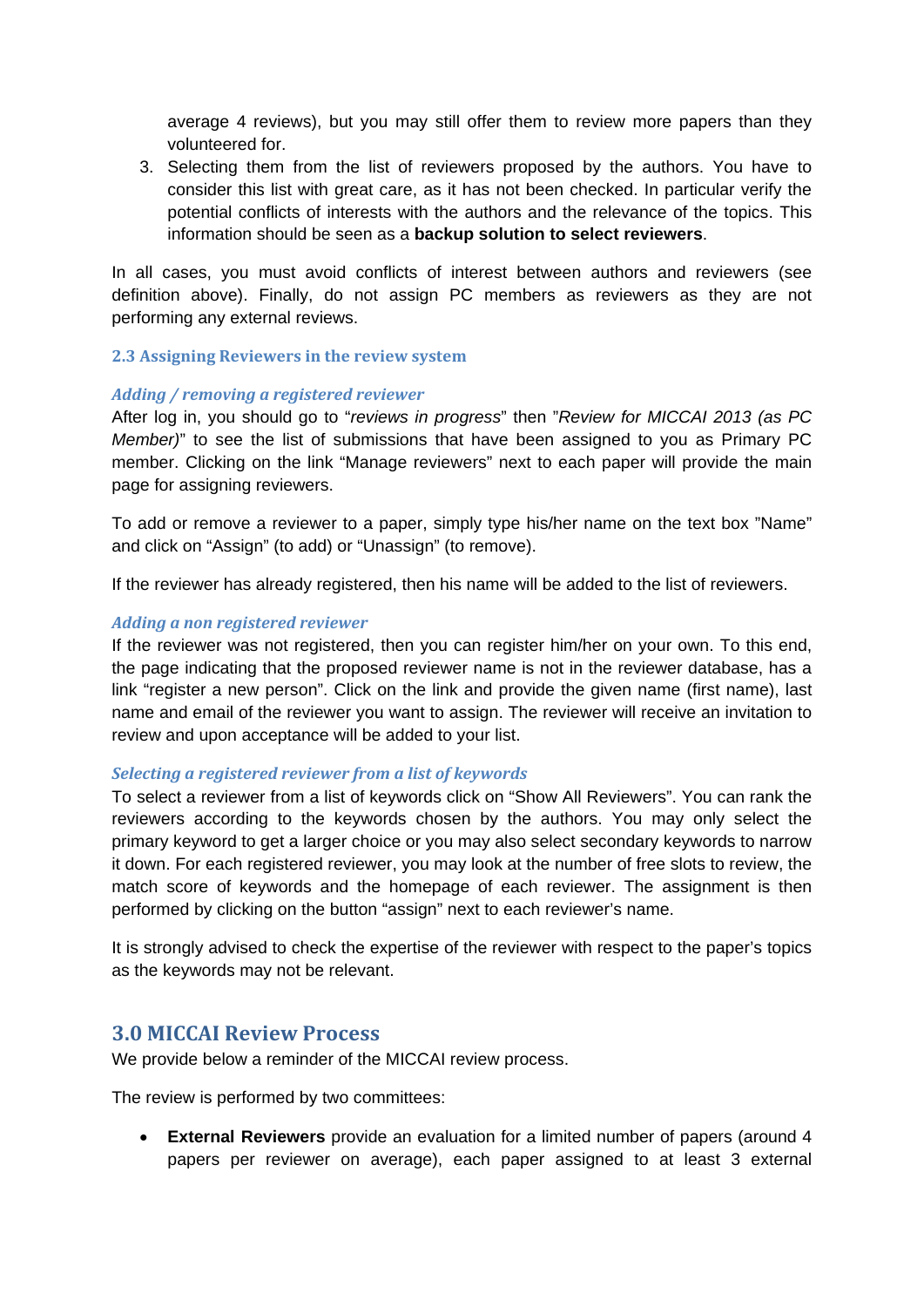reviewers. The reviewers are recruited by the program chairs, and their competence is carefully verified in consultation with PC members and senior MICCAI scientists.

 **Program Committee (PC) Members** assign external reviewers and make final recommendations for a subset of submitted papers. The list of PC members can be found on the conference web site.

Each PC member acts both as a Primary and a Secondary PC member:

- **Primary PC Member assigns the external reviewers.** He/She knows the identity of the authors and manages the assignment of reviewers for 7 to 9 papers (4 papers for some people). (He/She leads the discussion process with the external reviewers. Primary PC member needs to ensure at least three solid reviews for each of his/her Primary papers, but does not make any recommendation or decision about these papers.
- **Secondary PC Member makes recommendation.** He/She does not know the identity of the authors and makes a recommendation for 14 to 18 papers (8 papers for some people), which are a different set from his/her Primary papers. Each paper discussed at the PC meeting will have 2 independent recommendations from secondary PC members.

**Note that terms "Primary" and "Secondary" do not represent their intuitive meanings. They just mean two different roles. Separating the above two roles may look complicated, but ensures to eliminate the bias in the recommendation of PC members by knowing the identity of the authors as much as possible.** 

The outline of the process and expected timeline is as follows:

- **Assignment of PC Members (March 2nd March 10th)**. Paper submission has closed. Each paper is assigned to one Primary PC Member and two Secondary PC members. The Primary and Secondary PC members are assigned based on the preferences of the author and the subject matter of the paper, both entered by the author in the paper submission form.
- **Assignment of External Reviewers by Primary PC members (March 11th- March 19th)**. The Primary PC member assigns at least three external reviewers to evaluate the paper. These reviewers need to be selected by taking the conflicts of interest into account, by making sure that they are from different organizations and different regions/countries and finally that they include at least one senior researcher or highly expert in the subject. Primary PC members are asked not to only rely on keywords for selecting the reviewers and make additional efforts to ensure that they are the right peer reviewers for given papers.
- **Review by External Reviewers (March 15th April 5th)**. External reviewers work on their review without knowing the identity of authors. The Primary PC member monitors the build-up of reviews and contact reviewers if their reviews lack in content or tone.
- **Early rejection (April 12th)**. The papers for which all reviewers recommend rejection are rejected with no further consideration. External reviews of those papers are sent to the authors.